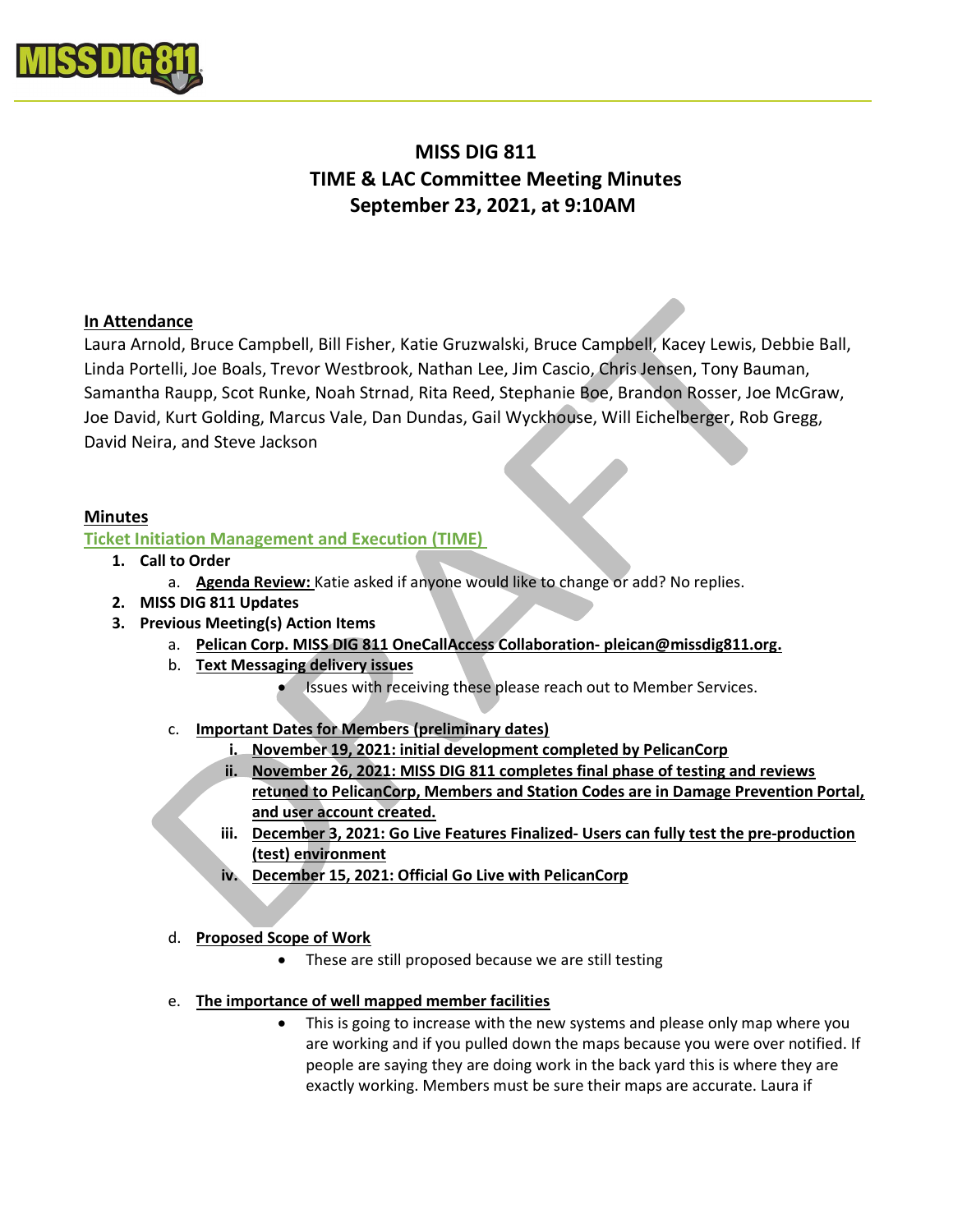

members are making huge changes, please be sure to provide this to member service before the end of the month.

- f. Sub-SETT meets monthly on the second Thursday at 10 AM to discuss and test OneCallAccess and the DamagePreventionPortal with PelicanCorp. To participate interested parties must be current active members of MISS DIG 811 and current with the MISS DIG 811 SEP, Field Basics, and RTE basic training. If you are unsure of training status, please reach out to Stephanie Boe sboe@missdig811.org
	- i. If you would like to be on this subcommittee, please email Katie at kgruzwalski@missdig811.org.

#### 4. NEW Action Items

- a. pelican.missdig811.org
	- i. Final Positive Response Codes for the new system
	- ii. Final Ticket Fields and Ticket Types
	- iii. Ticket Format Examples
	- iv. Positive Response API Posting Webinar- Tuesday, September 28, 2021, at 4 PM
		- The above documents will be posted on the website

#### 5. Open Discussion

- Bruce stated there will be other webinars. Katie yes, but we do not have a schedule for this, but it will cover other aspects of the new system. Question was asked about retransmits, with it have a new number? Katie they will have a new number, no more A or B. Member code will no longer be. Katie they will be called station codes and will be available in the next couple weeks and we are working on that as well as delegations and if they are changing and what they are changing too. Laura the locator codes you are used to seeing they could be non-existent and once we see delegation that is when we see a difference. Katie, when entering a ticket in the new system, you will put in the address first, x-st, then you will see drop-downs, private locates, pet on property, etc, and we 9MISS DIG) are in discussions if we want to keep full information or limit this and we are getting more information from a polygon. A question was asked when posting a positive response, does it require comments? Katie, only one PR does require comment. A question was asked about ticket search? Katie, it is called Explore my data in DPP and you will be access you information. A question a new ticket number will be called in and for a retransmit, and somewhere in the ticket it will say this is for ticket #. Katie is and instead of being a dash it will be a be a number and it goes up 99. The retransmit you must place a new ticket, for continuing tickets you can do that. Katie if an address is in correct you can reference this on the new ticket, but you cannot change the ticket. This would not be an emergency ticket unless it was an emergency ticket the first time. Follow up ticket on the positive response can you add comments to any positive response? Katie, yes you can and there are 200 characters.
- Laura read a question, receiving delivery format, how do members receive this? Text, GML and email, it is members choice, and this was displayed and members where send information how to accommodate the new system to their system.
- Ticket type, Work Type, and Activity document was displayed and discussed which was also sent to everyone prior to the meeting.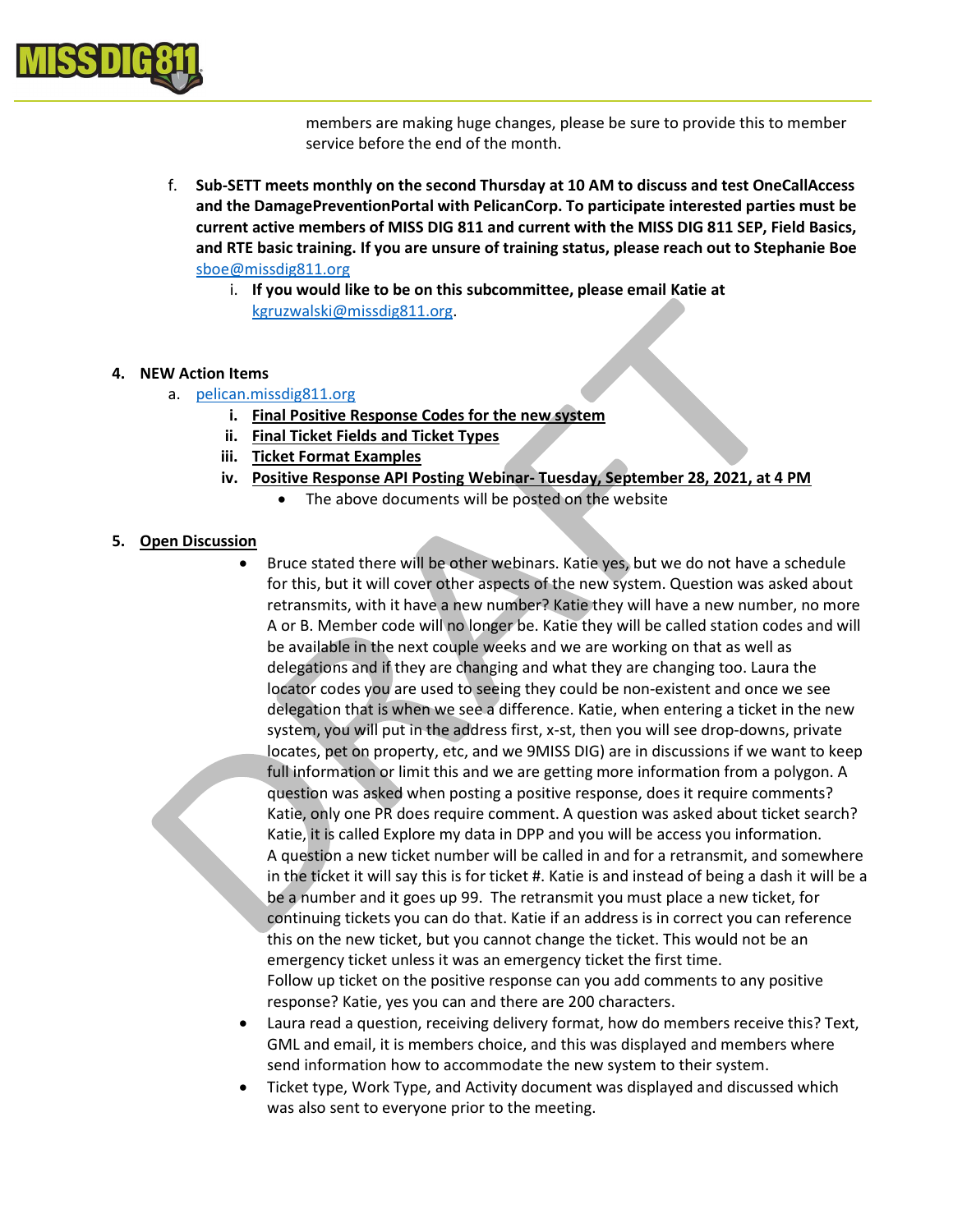

 MISS DIG websites will be updated and when the finalized date is available, we will share that information with everyone.

| [LOCATION DETAILS]                    | <b>LocationDetails</b>   |                                      |
|---------------------------------------|--------------------------|--------------------------------------|
| ADDRESS=                              | Address                  | <b>Mechanic Street</b>               |
| CITY/TOWN=                            | CityTown                 | Lansing                              |
| $STATE =$                             | State                    | Michigan                             |
| <b>NEAREST CROSS ST=</b>              | NearestCrossStreet       | Parker St                            |
| <b>SECOND NEAREST CROSS</b><br>$ST =$ | SecondNearestCrossStreet | S Holmes St                          |
| <b>PROPERTY DETAIL=</b>               | PropertyDetail           |                                      |
| <b>PRIVATE LOCATE=</b>                | PrivateLocate            | Yes                                  |
| PET ON PROPERTY=                      | PetOnProperty            | No                                   |
| IN BODY OF WATER=                     | InBodyOfWater            | No                                   |
| URBAN/RURAL=                          | UrbanRural               | Urban                                |
| LOT NO/SUBDIVISION=                   | LotNoSubdivision         | 11-18-0002-0014-2                    |
| LATITUDE=                             | Latitude                 | 42.690106                            |
| LONGITUDE=                            | Longitude                | $-83.246502$                         |
| <b>REMARKS=</b>                       | Remarks                  | Replacing various property<br>fences |

#### Meeting Schedule

- 1. Meetings will be held via teleconference, with web screen share information and call-in number provided by MISS DIG 811 monthly. MISS DIG 811 will host a teleconference with optional onsite meetings for the TIME committee at the MISS DIG 811 offices before the Locator Action Committee, LAC, meetings monthly. Teleconferences will be held the fourth Thursday of the month at 10 am before LAC. Quarterly meetings will be held following the MDPB meetings.
- 2. Upcoming Meetings:
	- a. TIME

i. October 28, No November Meeting, & December 9 (WITH MDPB)

- b. Sub-TIME
	- i. October 14, November 11, & December 2

Meeting Adjourned: 9:38AM

## Locator Action Committee (LAC)

- Top Issues
	- Retransmits and lack of proper responses.
		- Bruce, the retransmits are rising a bit which this is talked about more in the Monday morning meeting.